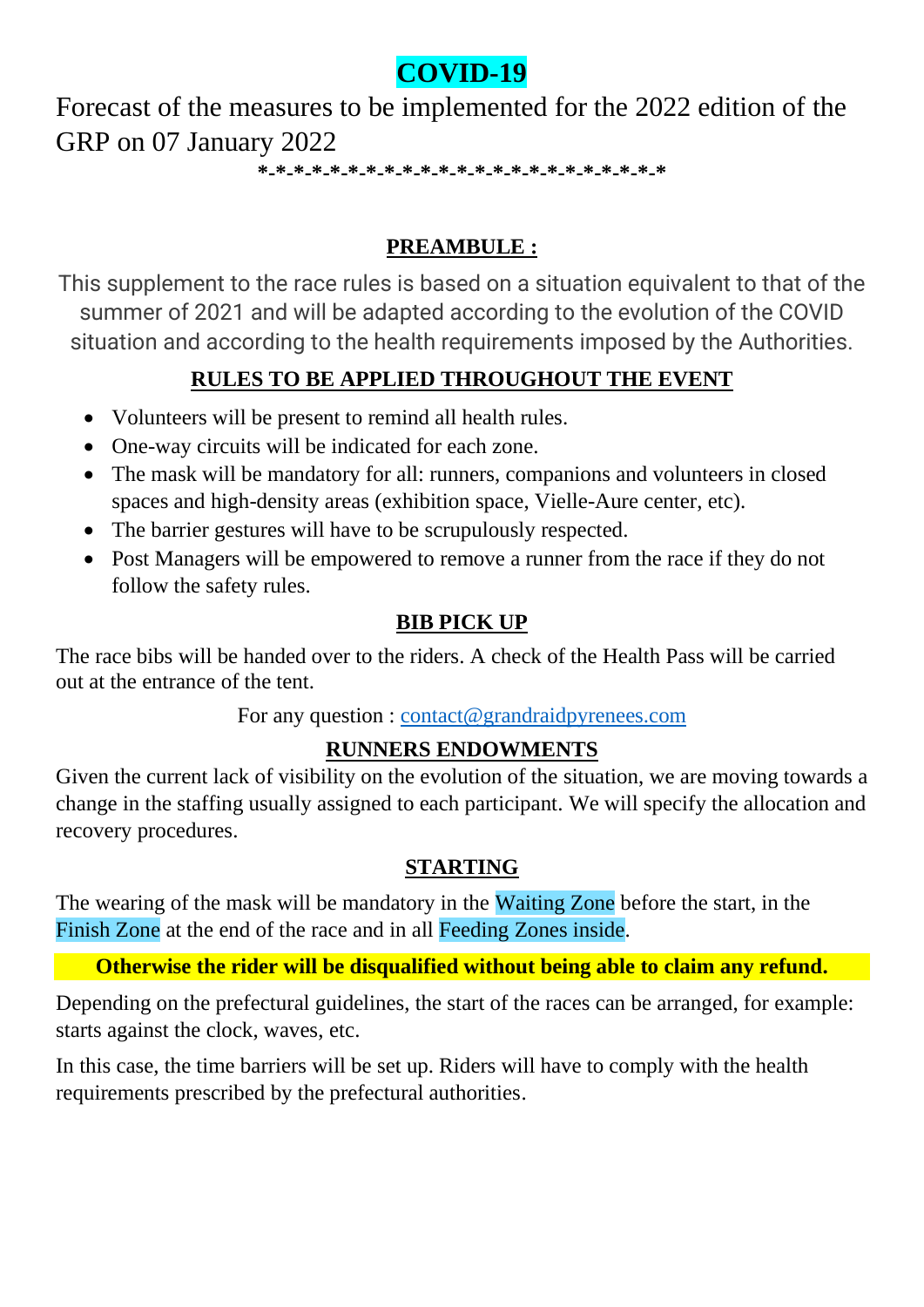#### **SUPPLY POSTS**

The number of supplies and their nature may change depending on our ability to organize them in compliance with health rules.

When entering the feeding zone indoors, the rider will have to wear his mask until he gets out, clean his hands with the supplied hydroalcoholic gel and respect the rules of physical distancing.

No escort will be allowed to enter the supply area (including life bases).

To avoid health risks and waste, the supply will be provided upon request by a volunteer who will serve him directly in a dedicated container or in his eco cup with respect for physical distancing. Bins will be made available for containers with an obligation to deposit them after use.

The riders will have to plan accordingly their "reserve of race food". Supplies other than water must not be manipulated by the riders. The service will be provided by the organization's volunteers who will fill the individual eco-cup containers.

In "life bases" and bed-equipped supply posts, the runner wishing to rest on a bed will have to use a disposable bed pad provided by the organization. A charge for him to deposit it in the dedicated trash after use. Runners who want a blanket or duvet should include it in their "basic life" bag.

The beds will be positioned at the recommended distances.

## **DROPOUT**

In case of drop out, the rider will have to get on the bus of repatriation with the mask and keep it during the whole duration of the transport.

## **ASSISTANCE**

Only one accompanying person will be allowed in the personalized assistance zones (50m) around the supplying zone) and he will not be able to enter the supplying zones under any circumstances.

The accompanying person must:

- Wear a mask and carry your own water gel to use before refueling your runner.
- Have your runner's supplies in a bag until you give them to them.
- Win this bag when you leave the personalized service areas with all your waste because there will be no garbage can available

# **ARRIVAL**

The wearing of the mask will again be mandatory for all participants once the finish line is crossed, both in the Finish Zone (delivery of the finisher endowment, end snack, anti-doping control, interview) and in the materialized Zone (retrieval of "life" bags).

The care of osteopathy, physiotherapy and chiropodists will be maintained only if the constraints of the moment allow. It will be the same for showers on arrival.